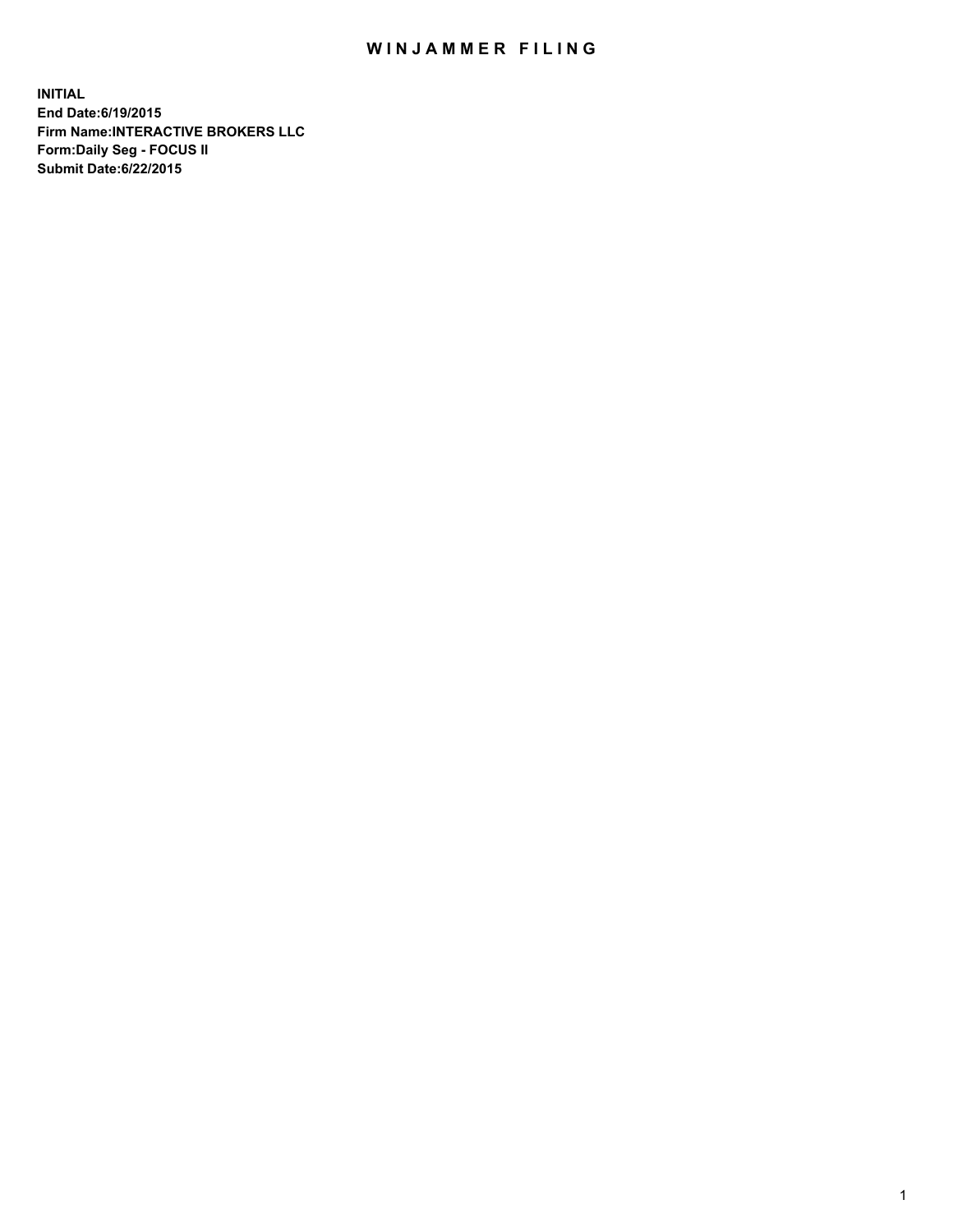## **INITIAL End Date:6/19/2015 Firm Name:INTERACTIVE BROKERS LLC Form:Daily Seg - FOCUS II Submit Date:6/22/2015 Daily Segregation - Cover Page**

| Name of Company<br><b>Contact Name</b><br><b>Contact Phone Number</b><br><b>Contact Email Address</b>                                                                                                                                                                                                                          | <b>INTERACTIVE BROKERS LLC</b><br><b>Michael Ellman</b><br>203-422-8926<br>mellman@interactivebrokers.co<br>$m$ |
|--------------------------------------------------------------------------------------------------------------------------------------------------------------------------------------------------------------------------------------------------------------------------------------------------------------------------------|-----------------------------------------------------------------------------------------------------------------|
| FCM's Customer Segregated Funds Residual Interest Target (choose one):<br>a. Minimum dollar amount: ; or<br>b. Minimum percentage of customer segregated funds required:% ; or<br>c. Dollar amount range between: and; or<br>d. Percentage range of customer segregated funds required between: % and %.                       | $\overline{\mathbf{0}}$<br>0<br>155,000,000 245,000,000<br>00                                                   |
| FCM's Customer Secured Amount Funds Residual Interest Target (choose one):<br>a. Minimum dollar amount: ; or<br>b. Minimum percentage of customer secured funds required:%; or<br>c. Dollar amount range between: and; or<br>d. Percentage range of customer secured funds required between: % and %.                          | $\overline{\mathbf{0}}$<br>0<br>80,000,000 120,000,000<br>0 <sub>0</sub>                                        |
| FCM's Cleared Swaps Customer Collateral Residual Interest Target (choose one):<br>a. Minimum dollar amount: ; or<br>b. Minimum percentage of cleared swaps customer collateral required:% ; or<br>c. Dollar amount range between: and; or<br>d. Percentage range of cleared swaps customer collateral required between:% and%. | $\overline{\mathbf{0}}$<br>$\underline{\mathbf{0}}$<br>0 <sub>0</sub><br>0 <sub>0</sub>                         |

Attach supporting documents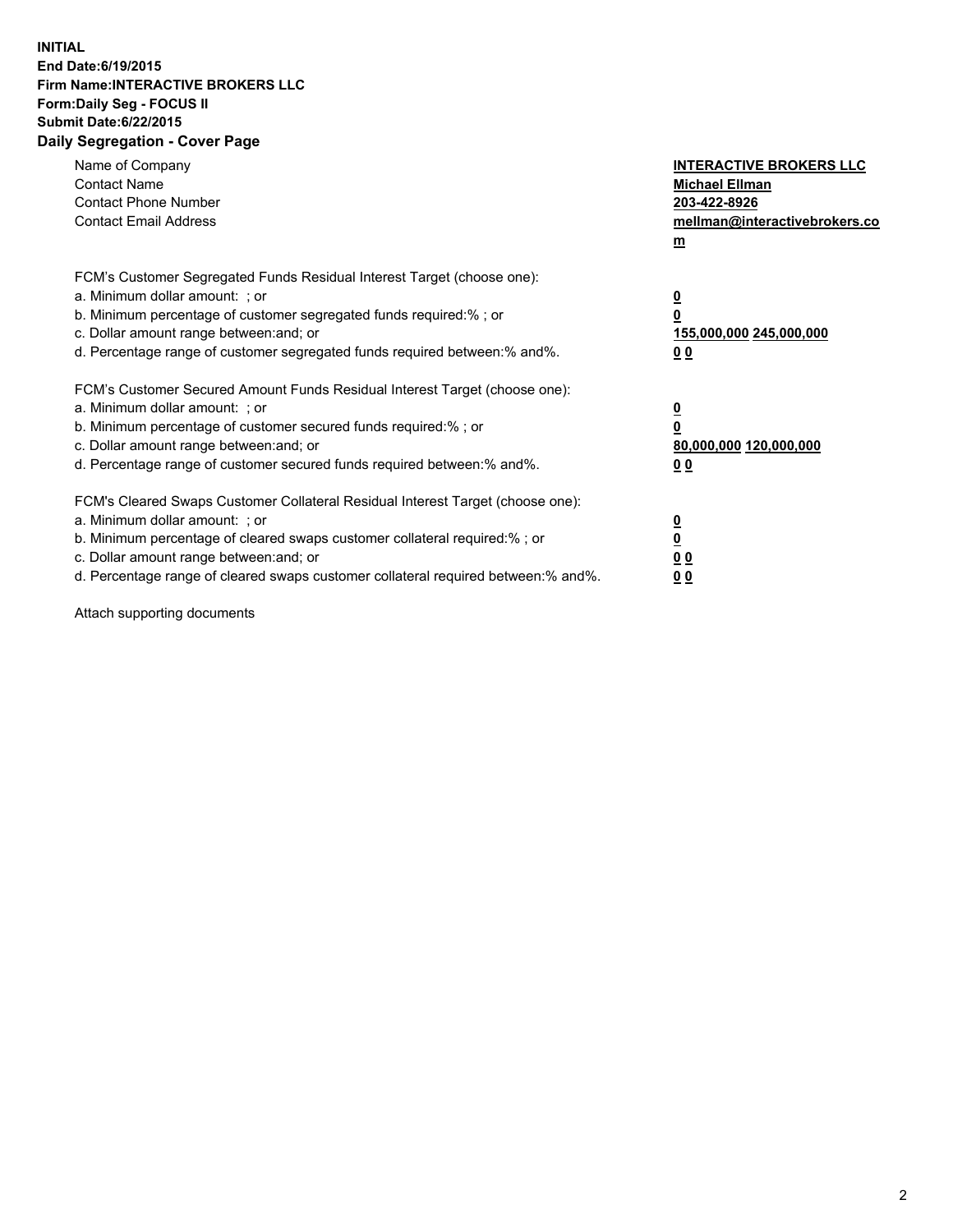## **INITIAL End Date:6/19/2015 Firm Name:INTERACTIVE BROKERS LLC Form:Daily Seg - FOCUS II Submit Date:6/22/2015 Daily Segregation - Secured Amounts**

|                | Daily Jegregation - Jeculed Aniounts                                                        |                                   |
|----------------|---------------------------------------------------------------------------------------------|-----------------------------------|
|                | Foreign Futures and Foreign Options Secured Amounts                                         |                                   |
|                | Amount required to be set aside pursuant to law, rule or regulation of a foreign            | $0$ [7305]                        |
|                | government or a rule of a self-regulatory organization authorized thereunder                |                                   |
| 1.             | Net ledger balance - Foreign Futures and Foreign Option Trading - All Customers             |                                   |
|                | A. Cash                                                                                     | 563,839,893 [7315]                |
|                | B. Securities (at market)                                                                   | $0$ [7317]                        |
| 2.             | Net unrealized profit (loss) in open futures contracts traded on a foreign board of trade   | -61,555,249 [7325]                |
| 3.             | Exchange traded options                                                                     |                                   |
|                | a. Market value of open option contracts purchased on a foreign board of trade              | 60,751 [7335]                     |
|                | b. Market value of open contracts granted (sold) on a foreign board of trade                | -36,344 [7337]                    |
| 4.             | Net equity (deficit) (add lines 1.2. and 3.)                                                | 502,309,051 [7345]                |
| 5.             | Account liquidating to a deficit and account with a debit balances - gross amount           | 394,782 [7351]                    |
|                | Less: amount offset by customer owned securities                                            | 0 [7352] 394,782 [7354]           |
| 6.             | Amount required to be set aside as the secured amount - Net Liquidating Equity              | 502,703,833 [7355]                |
|                | Method (add lines 4 and 5)                                                                  |                                   |
| 7.             | Greater of amount required to be set aside pursuant to foreign jurisdiction (above) or line | 502,703,833 [7360]                |
|                | 6.                                                                                          |                                   |
|                | FUNDS DEPOSITED IN SEPARATE REGULATION 30.7 ACCOUNTS                                        |                                   |
| $\mathbf{1}$ . | Cash in banks                                                                               |                                   |
|                | A. Banks located in the United States                                                       | $0$ [7500]                        |
|                | B. Other banks qualified under Regulation 30.7                                              | 0 [7520] 0 [7530]                 |
| 2.             | Securities                                                                                  |                                   |
|                | A. In safekeeping with banks located in the United States                                   | 513,946,207 [7540]                |
|                | B. In safekeeping with other banks qualified under Regulation 30.7                          | 0 [7560] 513,946,207 [7570]       |
| 3.             | Equities with registered futures commission merchants                                       |                                   |
|                | A. Cash                                                                                     | $0$ [7580]                        |
|                | <b>B.</b> Securities                                                                        | $0$ [7590]                        |
|                | C. Unrealized gain (loss) on open futures contracts                                         | $0$ [7600]                        |
|                | D. Value of long option contracts                                                           | $0$ [7610]                        |
|                | E. Value of short option contracts                                                          | 0 [7615] 0 [7620]                 |
| 4.             | Amounts held by clearing organizations of foreign boards of trade                           |                                   |
|                | A. Cash                                                                                     | $0$ [7640]                        |
|                | <b>B.</b> Securities                                                                        | $0$ [7650]                        |
|                | C. Amount due to (from) clearing organization - daily variation                             | $0$ [7660]                        |
|                | D. Value of long option contracts                                                           | $0$ [7670]                        |
|                | E. Value of short option contracts                                                          | 0 [7675] 0 [7680]                 |
| 5.             | Amounts held by members of foreign boards of trade                                          |                                   |
|                | A. Cash                                                                                     | 192,954,552 [7700]                |
|                | <b>B.</b> Securities                                                                        | $0$ [7710]                        |
|                | C. Unrealized gain (loss) on open futures contracts                                         | -37,636,177 [7720]                |
|                | D. Value of long option contracts                                                           | 60,756 [7730]                     |
|                | E. Value of short option contracts                                                          | -36,344 [7735] 155,342,787 [7740] |
| 6.             | Amounts with other depositories designated by a foreign board of trade                      | $0$ [7760]                        |
| 7.             | Segregated funds on hand                                                                    | $0$ [7765]                        |
| 8.             | Total funds in separate section 30.7 accounts                                               | 669,288,994 [7770]                |
| 9.             | Excess (deficiency) Set Aside for Secured Amount (subtract line 7 Secured Statement         | 166,585,161 [7380]                |
|                | Page 1 from Line 8)                                                                         |                                   |
| 10.            | Management Target Amount for Excess funds in separate section 30.7 accounts                 | 80,000,000 [7780]                 |
| 11.            | Excess (deficiency) funds in separate 30.7 accounts over (under) Management Target          | 86,585,161 [7785]                 |
|                |                                                                                             |                                   |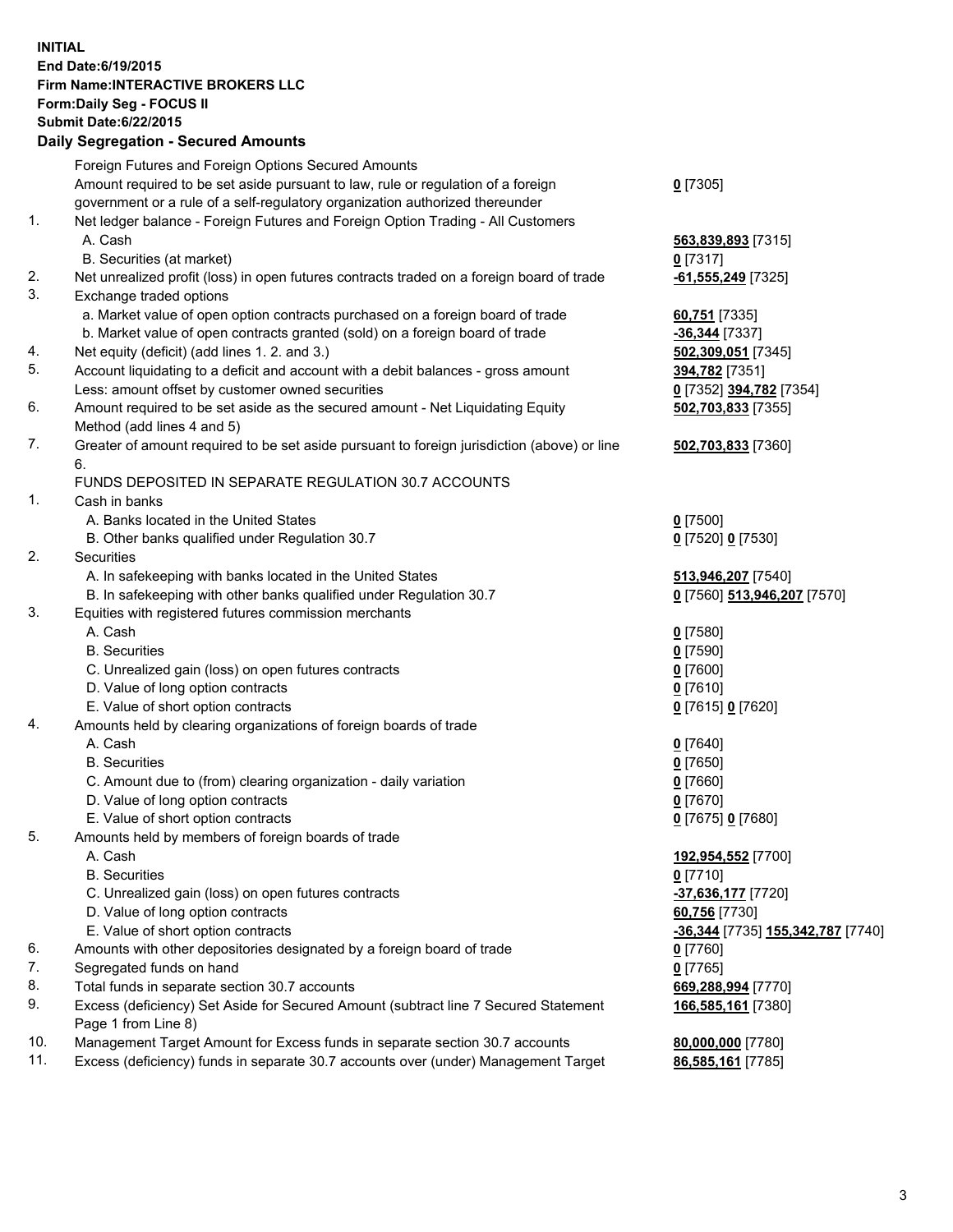**INITIAL End Date:6/19/2015 Firm Name:INTERACTIVE BROKERS LLC Form:Daily Seg - FOCUS II Submit Date:6/22/2015 Daily Segregation - Segregation Statement** SEGREGATION REQUIREMENTS(Section 4d(2) of the CEAct) 1. Net ledger balance A. Cash **2,607,873,398** [7010] B. Securities (at market) **0** [7020] 2. Net unrealized profit (loss) in open futures contracts traded on a contract market **-67,093,760** [7030] 3. Exchange traded options A. Add market value of open option contracts purchased on a contract market **132,481,264** [7032] B. Deduct market value of open option contracts granted (sold) on a contract market **-166,421,444** [7033] 4. Net equity (deficit) (add lines 1, 2 and 3) **2,506,839,458** [7040] 5. Accounts liquidating to a deficit and accounts with debit balances - gross amount **2,575,133** [7045] Less: amount offset by customer securities **0** [7047] **2,575,133** [7050] 6. Amount required to be segregated (add lines 4 and 5) **2,509,414,591** [7060] FUNDS IN SEGREGATED ACCOUNTS 7. Deposited in segregated funds bank accounts A. Cash **253,557,423** [7070] B. Securities representing investments of customers' funds (at market) **1,500,830,808** [7080] C. Securities held for particular customers or option customers in lieu of cash (at market) **0** [7090] 8. Margins on deposit with derivatives clearing organizations of contract markets A. Cash **17,218,400** [7100] B. Securities representing investments of customers' funds (at market) **112,145,836** [7110] C. Securities held for particular customers or option customers in lieu of cash (at market) **0** [7120] 9. Net settlement from (to) derivatives clearing organizations of contract markets **-4,719,122** [7130] 10. Exchange traded options A. Value of open long option contracts **1,287,386** [7132] B. Value of open short option contracts **-4,133,001** [7133] 11. Net equities with other FCMs A. Net liquidating equity **16,731,029** [7140] B. Securities representing investments of customers' funds (at market) **842,958,596** [7160] C. Securities held for particular customers or option customers in lieu of cash (at market) **0** [7170] 12. Segregated funds on hand **0** [7150] 13. Total amount in segregation (add lines 7 through 12) **2,735,877,355** [7180] 14. Excess (deficiency) funds in segregation (subtract line 6 from line 13) **226,462,764** [7190] 15. Management Target Amount for Excess funds in segregation **155,000,000** [7194]

16. Excess (deficiency) funds in segregation over (under) Management Target Amount Excess

**71,462,764** [7198]